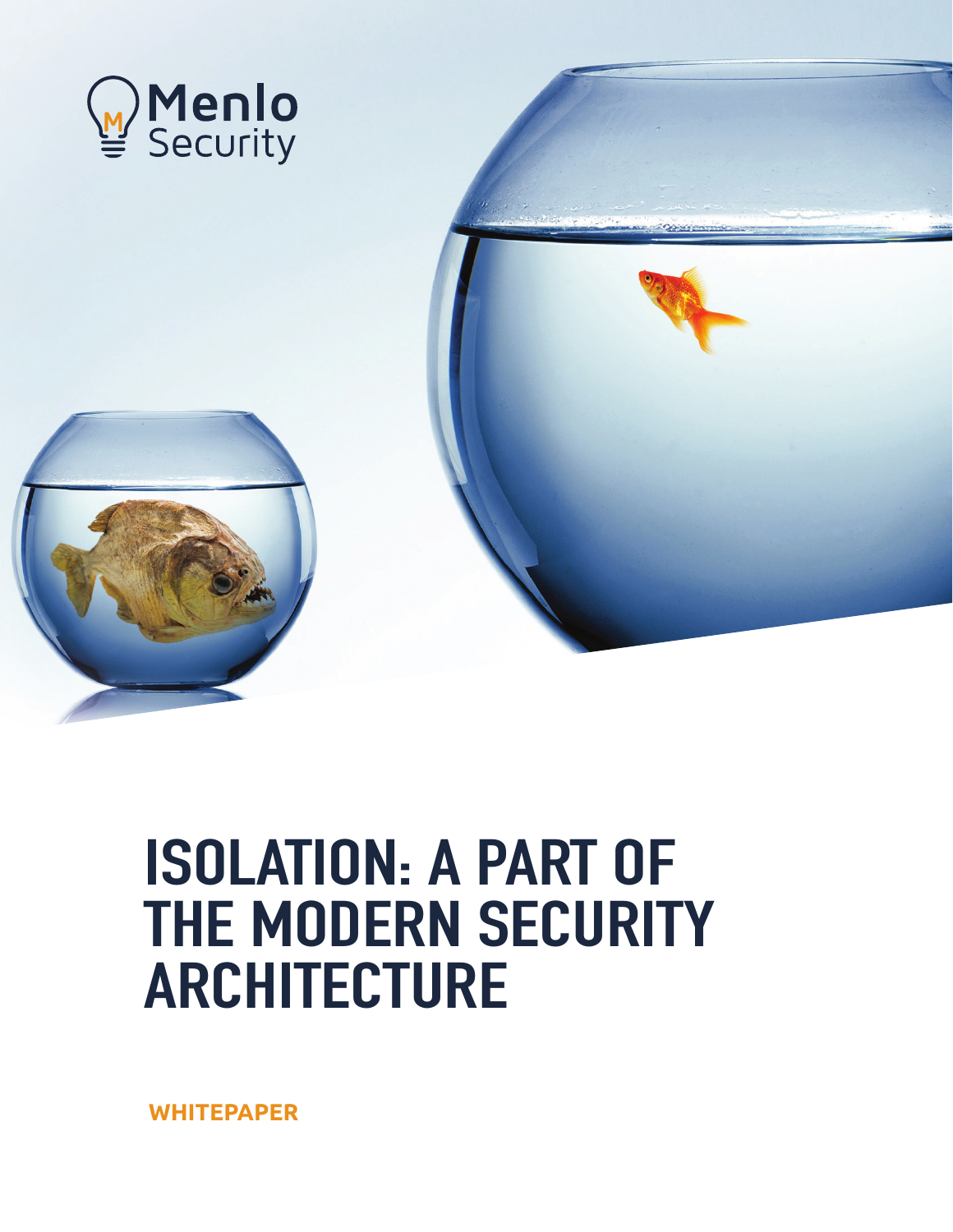# ISOLATION: A PART OF THE MODERN SECURITY ARCHITECTURE

## Introduction

Cyberattacks are a worldwide issue, and every person, government, and organization connected to the Internet needs to be aware of it. Reports indicate that the volume of cyberattacks around the world is expected to increase significantly. Most attacks leverage the ubiquitous web for proliferation. While attack volume has always been a challenge for individuals, nations, and organizations, it is not the real problem: The increasing quality of the attacks is the most damaging.

While cyberattack volumes are growing, unfortunately, attack quality is also getting exponentially better. Cyberattacks today may be surgical, targeting specific payloads and even specific individual victims. Attacks are becoming more sophisticated and able to evade detection—avoiding anti-virus (AV) and anti-malware software, and going stealth to remain undetected when placed in a sandbox. They are also able to elude detection if exfiltrating data. Many attacks have gone fileless, meaning they are not utilizing any files or executables, making them almost invisible to standard AV and other detection tools, and virtually unstoppable before they can launch their malicious payloads. As cyberattacks increase in volume and sophistication, they are also becoming increasingly easier to launch. The meteoric rise in the number and deployment of "as-aservice" attack methods, such as ransomware as a service, means that even novice attackers can afford and leverage sophisticated code to launch dangerous, profitable attacks.

Almost hand in hand with the increase in cyberattack volume and sophistication, email has become the chosen delivery mechanism for cyberattacks. Email is, after all, still the most-used business communication means. Most attacks are now driven by phishing operations and even more targeted spear-phishing campaigns.

# Today's Cybersecurity Frameworks

There is no lack of existing cybersecurity frameworks available today. These frameworks provide best practices to guide organizations on how to secure their networks and data. They also provide guidance on how to best protect an organization's users from the latest threats and cyberattacks.

Most existing cybersecurity frameworks leverage similar methods and techniques for network, user, and data protection, especially for web and email security. The only differentiators between many published security frameworks are the success and follow-through of the deployment, and the strength of the organization's security team in deploying, enforcing, and maintaining the framework.

However, some security frameworks are not feasible for deployment, and others, while stressing security, sacrifice convenience and the user experience. An example of this trade-off is evident with addressing web and email security. Several cybersecurity frameworks suggest that in order to attain optimum web security, users should be compelled to use two separate web browsers: One would disable all plug-ins and unnecessary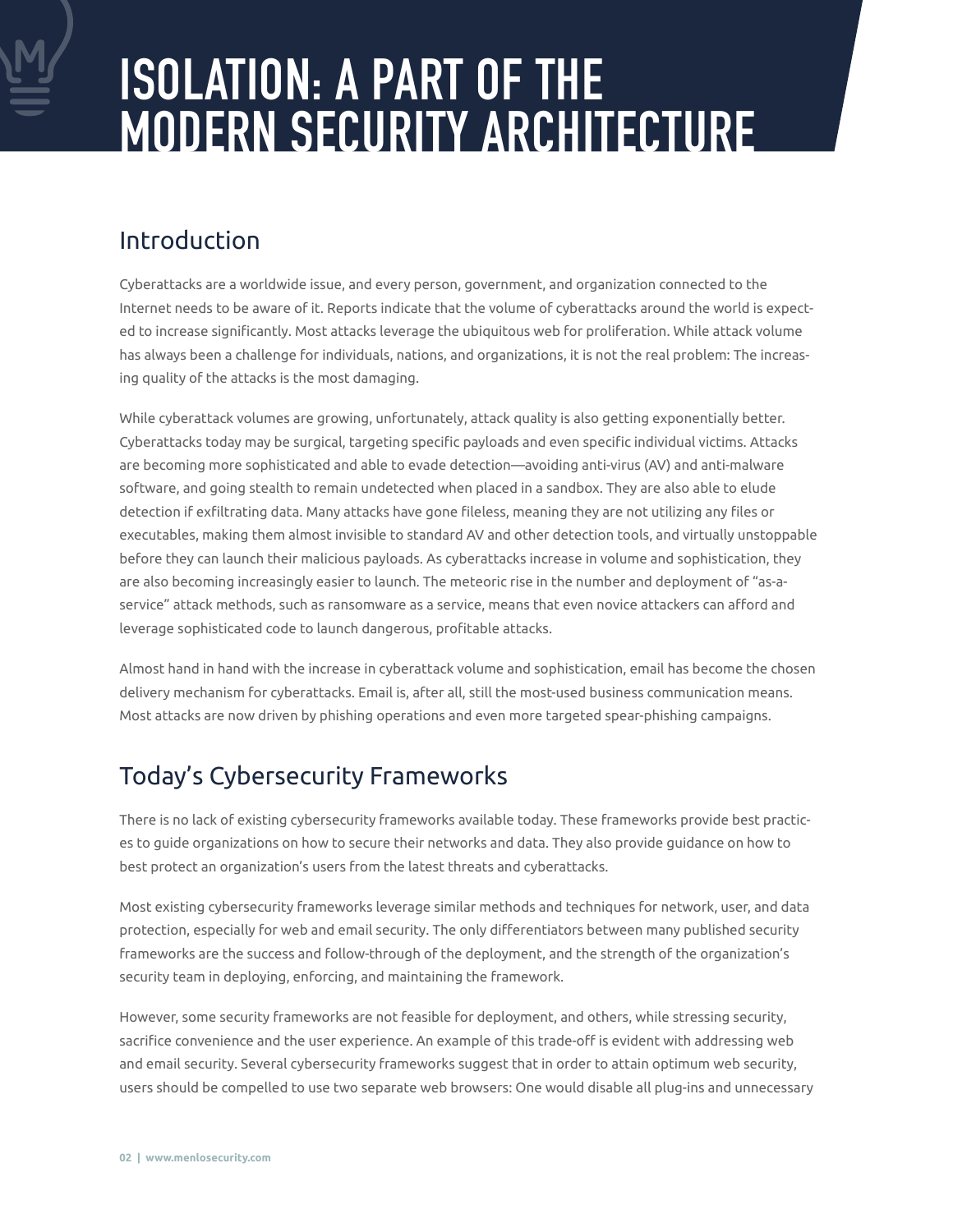scripting, as well as enforce limited functionality for web browsing, while the other web browser would be configured with plug-ins, scripting, and more. The first browser would be used only to access sensitive websites, such as websites for business, banking, and so on. The second browser would be used for general web access.

While this concept has been around for some time, it is not a practical or effective approach to solving the issue of web malware and email-based attacks. For instance, it is almost certain that users would become confused about when to use which web browser for business or pleasure, leaving the organization open to attack and defeating the purpose of the separate browser approach. Also, help desk calls would likely increase because of the confusion about which browser to use when. Finally, supporting two browsers for two different use cases would be costly and time-consuming, not to mention that it would severely impact user experience and could negatively affect user productivity.

There are now other, more viable techniques to protect organizations and users from web and email attacks. To best appreciate these methods, it can help to understand how a web browser works.

#### Web Browser Inner Workings

On a computing device such as a laptop, various components enable the web experience on the device: operating system components, application components, and web browser components. Diving deeper into the browser components, three core functions deliver a web page to a web browser on a user's device: fetch, execute, and render.

When a user clicks on a web link in an email or a document, or accesses a web page in any fashion, their web browser fetches a data stream that comprises the content from the web page, which is code that has been served from web servers. The fetched data stream includes the fonts, images, and active content, such as JavaScript and Adobe Flash, that make up the web page. The fetched data is then executed on a user's device in their web browser. Execution transforms the data stream from bits into content, such as video, music, advertisements, and more. The web browser renders the pixels, delivering the content in the viewable and interactive format of a web page for the user on their device.

While web browsers are becoming more sophisticated, and developers are adding more features and capabilities to make web browsing safer and more secure for users, attackers can still exploit many areas of exposure and even vulnerabilities. Many studies show that most cyberattacks begin on the web. Reports have also shown that many common websites accessed by users daily are running vulnerable code on their web servers, making them ripe for attack or hijacking. In addition, while a user may be initializing a single request on a web page, the website they are accessing can be connecting to an average of 25 different "background sites." "Background sites" are the websites that may be fetching the latest viral video from a content-delivery server or grabbing advertisements from an ad-delivery network. These actions are all behind the scenes, unseen by the user, and mainly invisible to current malware protection solutions such as anti-virus and web filtering offerings. Yet, a background site that is delivering malware-infested code or active content can still infect a user and their device. The level of sophistication and maliciousness of web-borne malware, combined with the deviousness of attackers, continues to make web browsing as treacherous as ever for users, their organizations, and their data.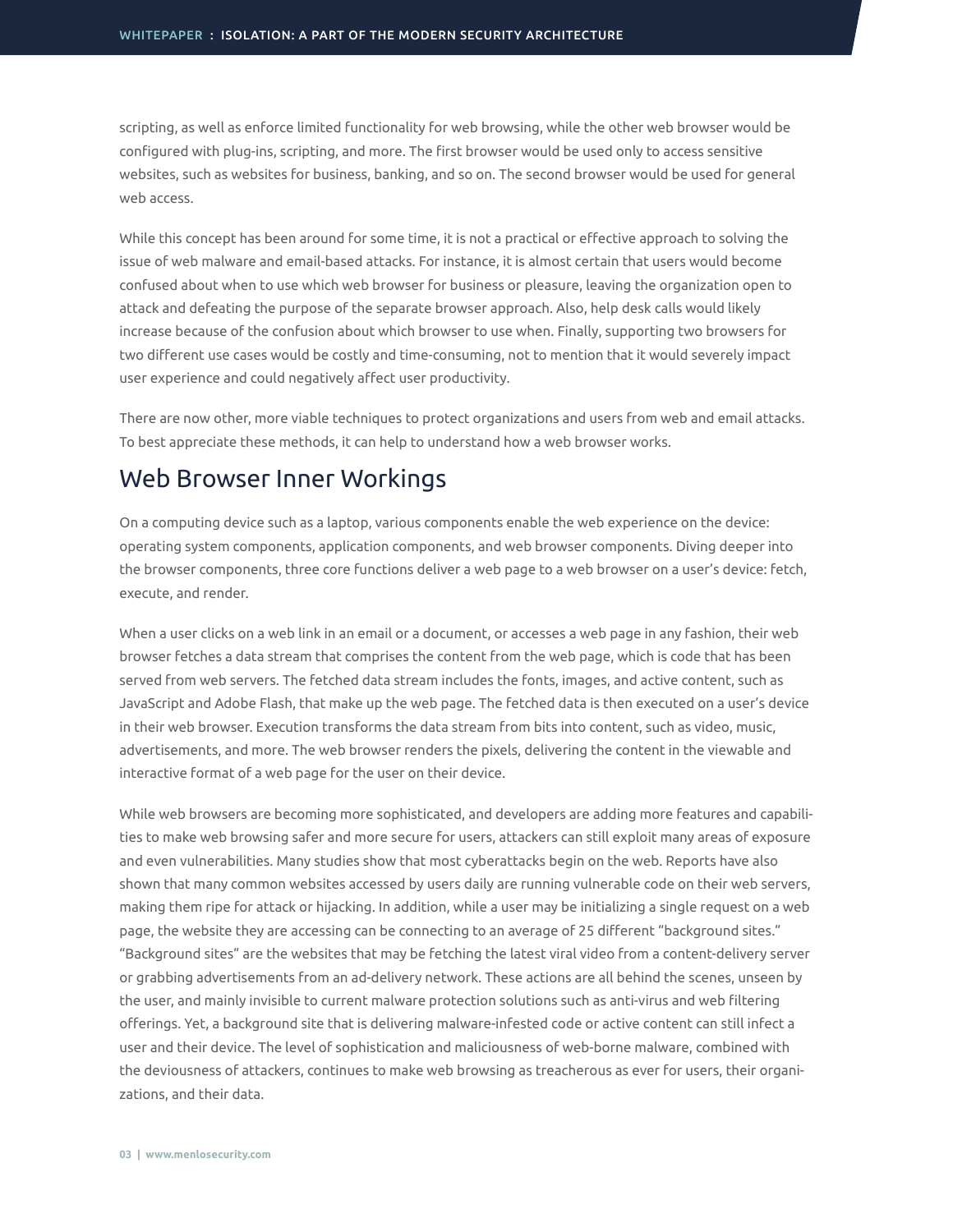# A NEW APPROACH

# Isolation

What if the execution of the actual website code were to occur away from a user's device?

That's the fundamental approach of Menlo Security's web browser isolation.

Instead of making the choice between running all web functions—fetch, execute, and render—in the web browser on a user's device, Menlo Security contains the fetch and execute functions remotely in a cloud environment. That leaves the rendering, and all the functionality that goes along with it, to run in the user's web browser. The rendered web page looks and feels exactly the same as the actual web page—because it IS the web page, only there is no malware risk. All executables are handled in the cloud-based Menlo Security Isolation Platform. It doesn't matter if the web code is or isn't infested with malware, or if the web page contains active content—JavaScript, Flash, and so on—that is or isn't serving as a platform for malware, because the Menlo Security platform doesn't try to detect good from bad. Unlike current malware protection solutions, Menlo's isolation platform does not need to make a "good" versus "bad" or "allow" versus "deny" decision. The Menlo Security Isolation Platform is agnostic: It treats all web code as if it were bad, and isolates it.

Menlo Security has pioneered an approach that cleanly combines web security, email security, and phishing and awareness training into a single, cohesive platform. Built from the ground up as a multi-tenant platform, the Menlo Security Isolation Platform leverages the elasticity of the cloud to deliver a scalable, 100 percent safe web environment, without compromising the user experience. Menlo Security's isolation solution addresses credential theft, zero-day attacks, ransomware, and malvertising, as well as secures personal email and helps organizations meet compliance regulations.

# A Customer's Isolation Journey

A large, global insurance company was experiencing web malware and phishing attacks. Eighty percent of web malware infections were caused by employees accessing uncategorized websites. Infected devices would require costly, time-consuming reimaging. Anti-phishing training for employees was somewhat helpful in addressing phishing attacks. But some employees would continue to click on phishing links, leading to credential theft and malware infection

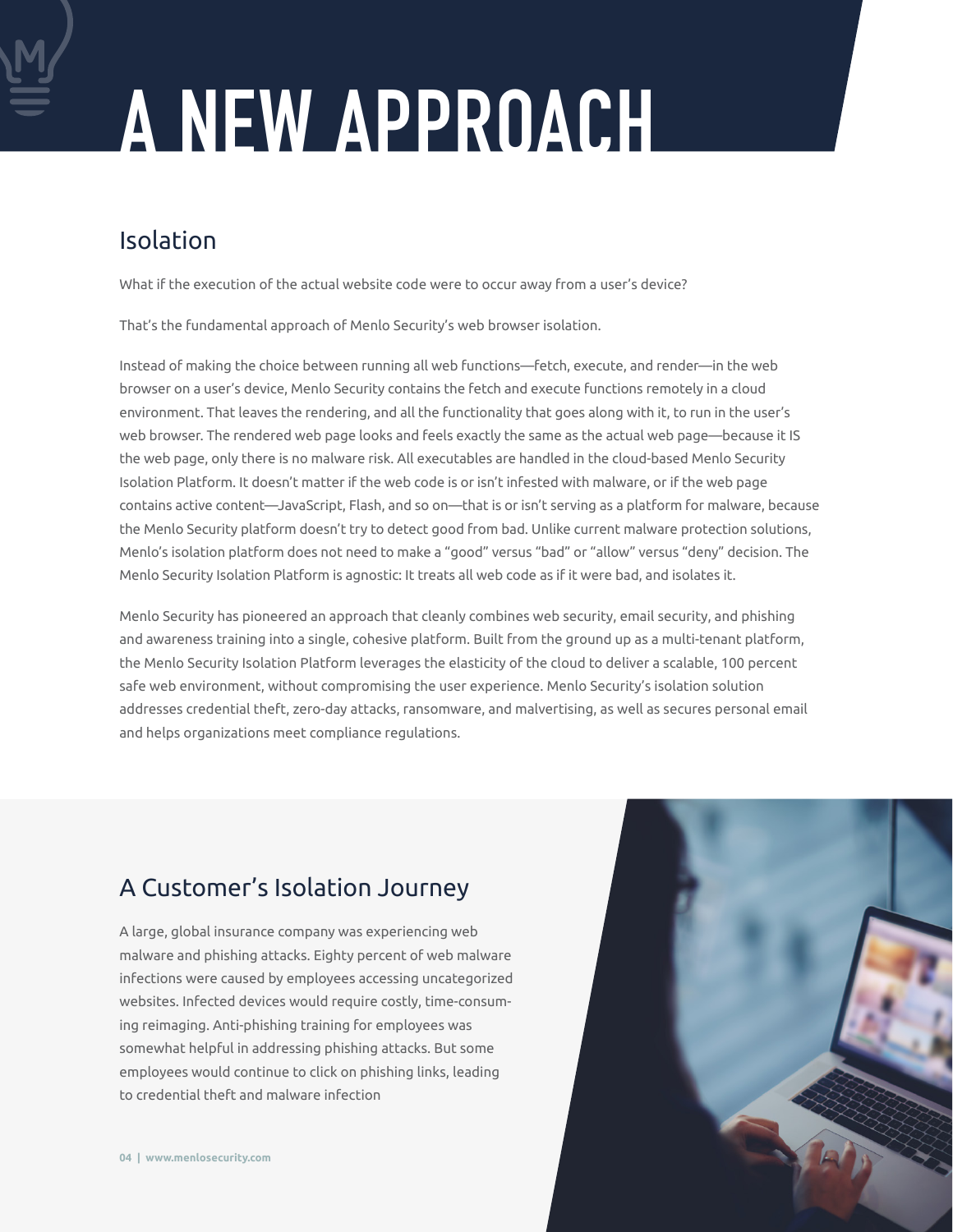Limiting employee web access wasn't a solution the company wished to implement, because it would negatively affect user productivity while causing an explosion in help desk requests. However, left without other options and facing increasing infections, potential data breaches, and increasing reimaging costs, the company took a draconian measure: They stopped user access to any website that was uncategorized. This created the "perfect storm" the company had feared it would, as user productivity plummeted and help desk calls and tickets skyrocketed.

Frustrated, and with productivity negatively impacted, many users decided to circumvent the new security measures. This situation left the company in even more dangerous waters, as users began taking security into their own hands.

After hearing and then learning about isolation and the Menlo Security Isolation Platform, the company tried it out. They initiated a proof-of-concept (PoC) deployment, and found that Menlo Security's new approach to web security alleviated the need for them to limit employee web access, even for uncategorized websites.

After the company agreed that isolation seemed like the perfect approach to addressing their employee web and malware challenges, cost efficiency would be the determining factor in acquiring the Menlo Security Isolation Platform. And cost justification came down to a simple equation: Weighing the costs of fast-rising and significant time and resource hits the company was incurring for employee device remediation, including device reimaging, responding to nonstop help desk requests, lowered employee productivity, as well as the good chance of still being infected and potentially facing a data breach as employees dodge complex and difficult security mechanisms, against obtaining and deploying the cloud-based Menlo Security Isolation Platform. In the end, the company's costs decreased by deploying the Menlo isolation solution.

#### Isolate Risky Websites **PHASE 01**

The company took a phased approach to isolation. The first step was to isolate risky websites in the Menlo Security cloud-based isolation platform, which immediately eliminated web malware infections. This action alone was particularly helpful to the company, as many uncategorized websites were risky. The isolation of risky websites, especially uncategorized websites, enabled the company to allow employees access to uncategorized websites again, increasing user productivity and satisfaction while decreasing the number of help desk requests, especially for website recategorization.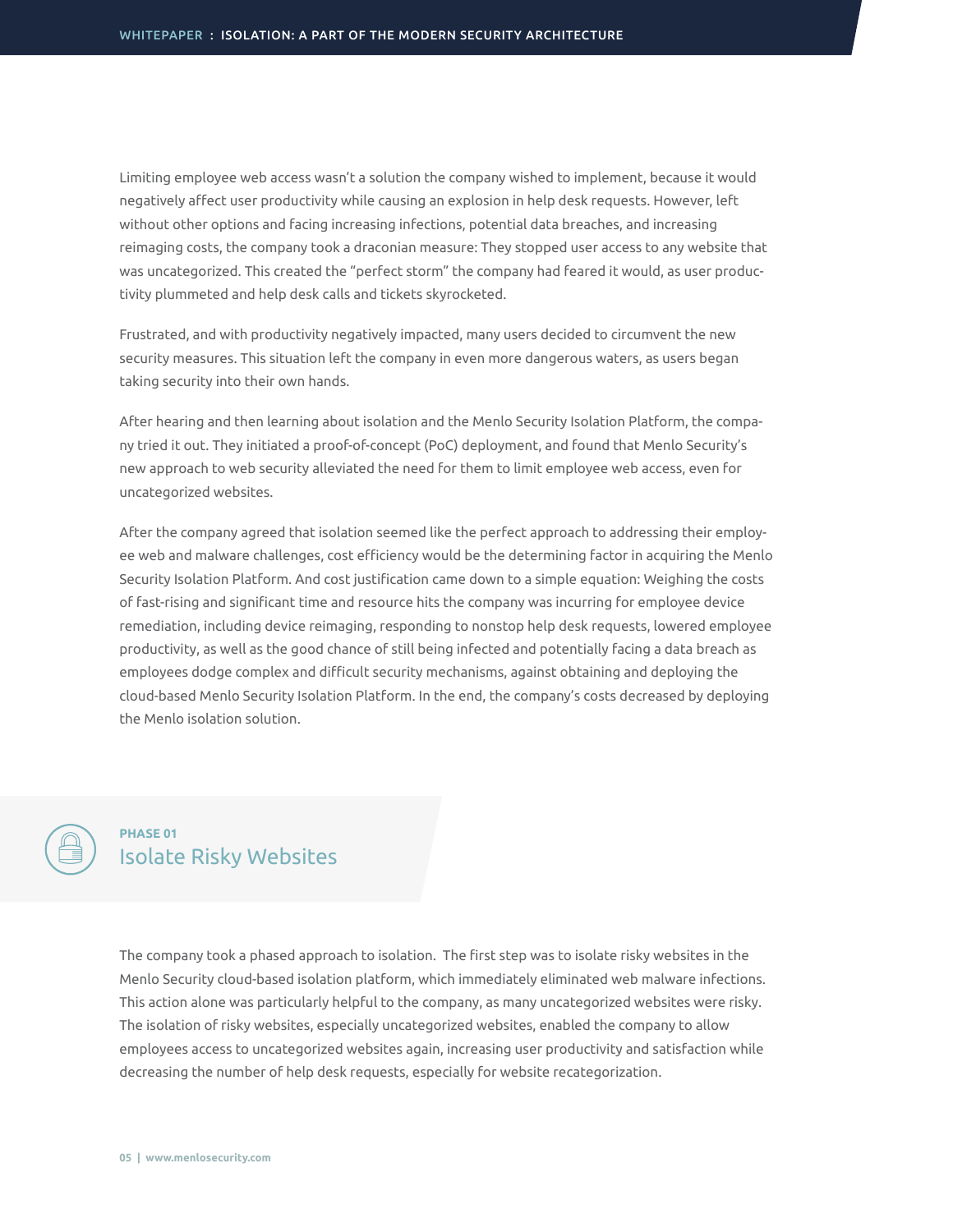

#### Isolate All Email Links **PHASE 02**

As their second step, the company isolated all links in emails, alleviating malware infections from employees clicking inadvertently or unconsciously on web links in emails—even after being trained not to. The theft of user credentials and other information entered into web forms also ceased, as the company was now able to render web pages in "read-only" format with the Menlo Security Isolation Platform. Plus, visibility into what employees clicked on and the web pages they accessed improved.



#### Isolate All Websites **PHASE 03**

For the last step, the company decided to isolate all websites that employees accessed, initially for high-value internal targets, then for all employees. This ensured complete protection and elimination of infections via web malware.

### Conclusion



Isolation is a fresh, new approach to an ever-growing, ever-complex challenge organizations face today that cannot be adequately addressed by the existing detection approach to security. Isolation is part of today's security stack.

This is one company's story of how they found that isolation was the best, most cost-effective way to stop an onslaught of help desk requests, increase employee satisfaction with security, and maintain a known, useraccepted experience, while putting an end to web and email attacks, including phishing, credential theft, ransomware, and more. Employee productivity went up, help desk requests went down, user experience was normalized and even enhanced, and employees and their devices were once again safe—all because of isolation. Isolation became an important piece in their modern security architecture.